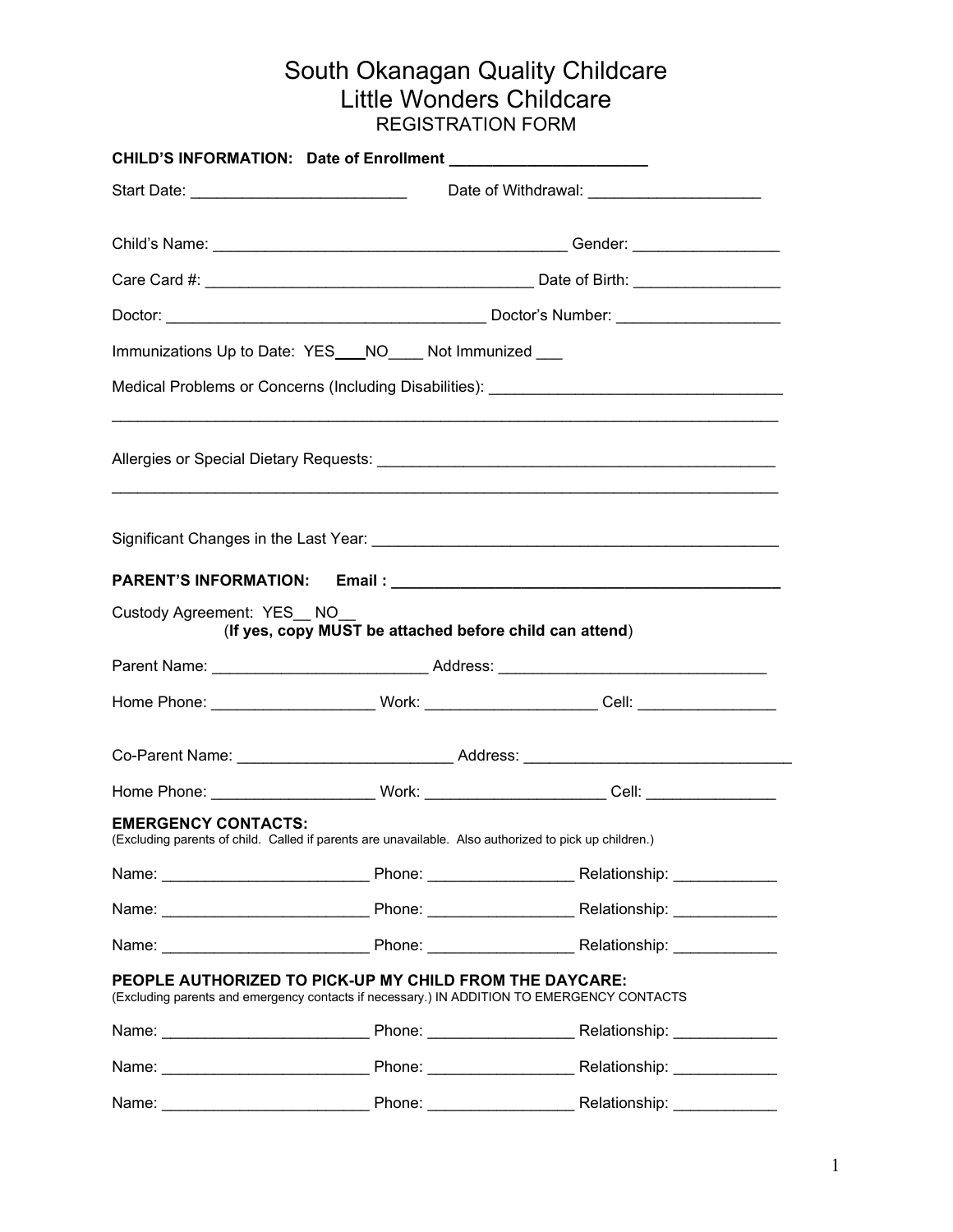2

**YES b NO b** 

**YES**  $\Box$  **NO**  $\Box$ 

I give permission to the staff of Little Wonders to take a photograph or digital image of my child to comply with licensing regulations. I understand that this photo will be kept in my child's file or on their emergency card only.

If "NO" you must submit a picture for their file in order for us to comply with licensing regulations.

I give permission to the staff of Little Wonders to take photographs or digital images of my child for bulletin boards used in the classroom.

I give permission to the staff of Little Wonders to take photographs or digital images of my child for advertizing or promotional purposes.

All information is kept confidential. Please use the bottom of this form to write down any special likes and dislikes, security items, fears, or anything at all you would like the caregiver to know about your child. This will help the caregiver better understand your child.

\_\_\_\_\_\_\_\_\_\_\_\_\_\_\_\_\_\_\_\_\_\_\_\_\_\_\_\_\_\_\_\_\_\_\_\_\_ \_\_\_\_\_\_\_\_\_\_\_\_\_\_\_\_\_\_\_\_\_\_\_\_ (Parent Signature) (Date)

\_\_\_\_\_\_\_\_\_\_\_\_\_\_\_\_\_\_\_\_\_\_\_\_\_\_\_\_\_\_\_\_\_\_\_\_\_ \_\_\_\_\_\_\_\_\_\_\_\_\_\_\_\_\_\_\_\_\_\_\_\_ (Co-Parent Signature) (Date)

\_\_\_\_\_\_\_\_\_\_\_\_\_\_\_\_\_\_\_\_\_\_\_\_\_\_\_\_\_\_\_\_\_\_\_\_\_\_\_\_\_\_\_\_\_\_ \_\_\_\_\_\_\_\_\_\_\_\_\_\_\_\_\_\_\_\_\_\_\_\_\_\_\_\_\_\_ (Manager Signature) (Date)

**YES**  $\Box$  **NO**  $\Box$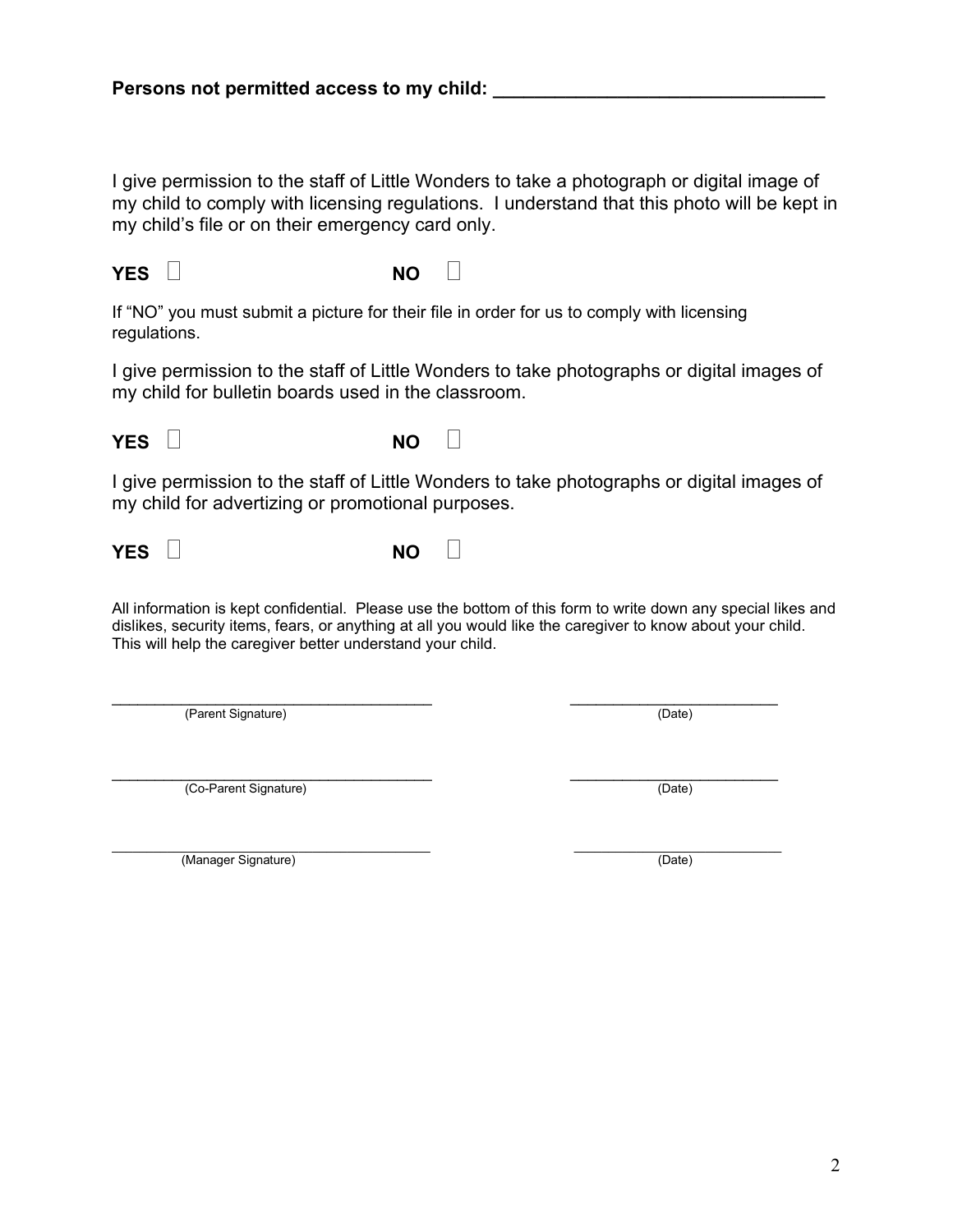### Little Wonders Childcare **Contract**

Child's Name: \_\_\_\_\_\_\_\_\_\_\_\_\_\_\_\_\_\_\_\_\_\_\_\_\_\_\_\_\_\_\_\_ Date: \_\_\_\_\_\_\_\_\_\_\_\_\_\_\_

This contract is for the care of the above-mentioned child.

**My child will attend the following days and hours, unless otherwise discussed with the caregiver:**

I have agreed to pay:

 $\Box$  \$875.00 Full time preschool and Daycare (825.00 if paid by the 1<sup>st</sup>) Full time – 8:00 to 5:30, Monday to Friday over 3 years **Minus parent fee initiative of \$100.00**

- $\Box$  \$925.00 Full time preschool and Daycare (875.00 if paid by the 1<sup>st</sup>) **Under 3 years old Minus parent fee reduction initiative of \$350.00**
- $\Box$  \$50.00 Per full day (booked in advance) (includes parent fee reduction)
- $\Box$  \$9.00 Per hour (hourly rate)

#### **PLEASE NOTE: Full time children take precedence over part-time or drop in**

I understand that I will not be reimbursed for any day my child did not attend daycare that month. This includes Statutory holidays and school closures for that month, such as Christmas or Easter.

#### **No refunds are given for absences due to family Vacations, illness, or legal holidays, or school holidays (such as Christmas or Easter)**

**I agree to renew my subsidy contracts on time (if applicable). I also agree to pay in advance for care and if I receive subsidy, I understand that I will be reimbursed after the daycare receives the payment.**

**I have agreed to pay my total monthly fee, due on the first of each month. I understand that payment is by post dated cheques or cash.** *(Please make cheques payable to South Okanagan Quality childcare.)* **I will receive a receipt upon payment of my bill. I also agree that if I do not pay in advance by the fifth of the month I will be responsible for full payment with no discount. After the 10th I will be assessed a 10 % late fee and my child will not be permitted to attend until my fees are paid. I further understand that if payment is not made in full by the 15th of the month, that my child will no longer be able to attend and his/her spot will be taken by a child on the daycare waiting list.**

Parent signature:

**If my child is going to be absent for any reason during any time period, I agree to inform the Daycare in advance, giving as much notice as possible.**

**I understand that during the trial period of four (4) weeks, no notice is required to terminate care. I agree to give two (2) weeks notice after this trial period if I am going to terminate the service. I understand that this is the same procedure the Daycare will follow if they are to terminate care. If I have prepaid with post dated cheques, I will be reimbursed all except the current month.**

**If I realize I am going to be late on any day, I will call the Daycare as soon as possible. I understand that if I am in excess of 10 minutes late, I will be charged \$1.00 for every minute or part thereof that my child is still in care. I also understand that if I am in excess of 30 minutes late, and I have not phoned, or could not be**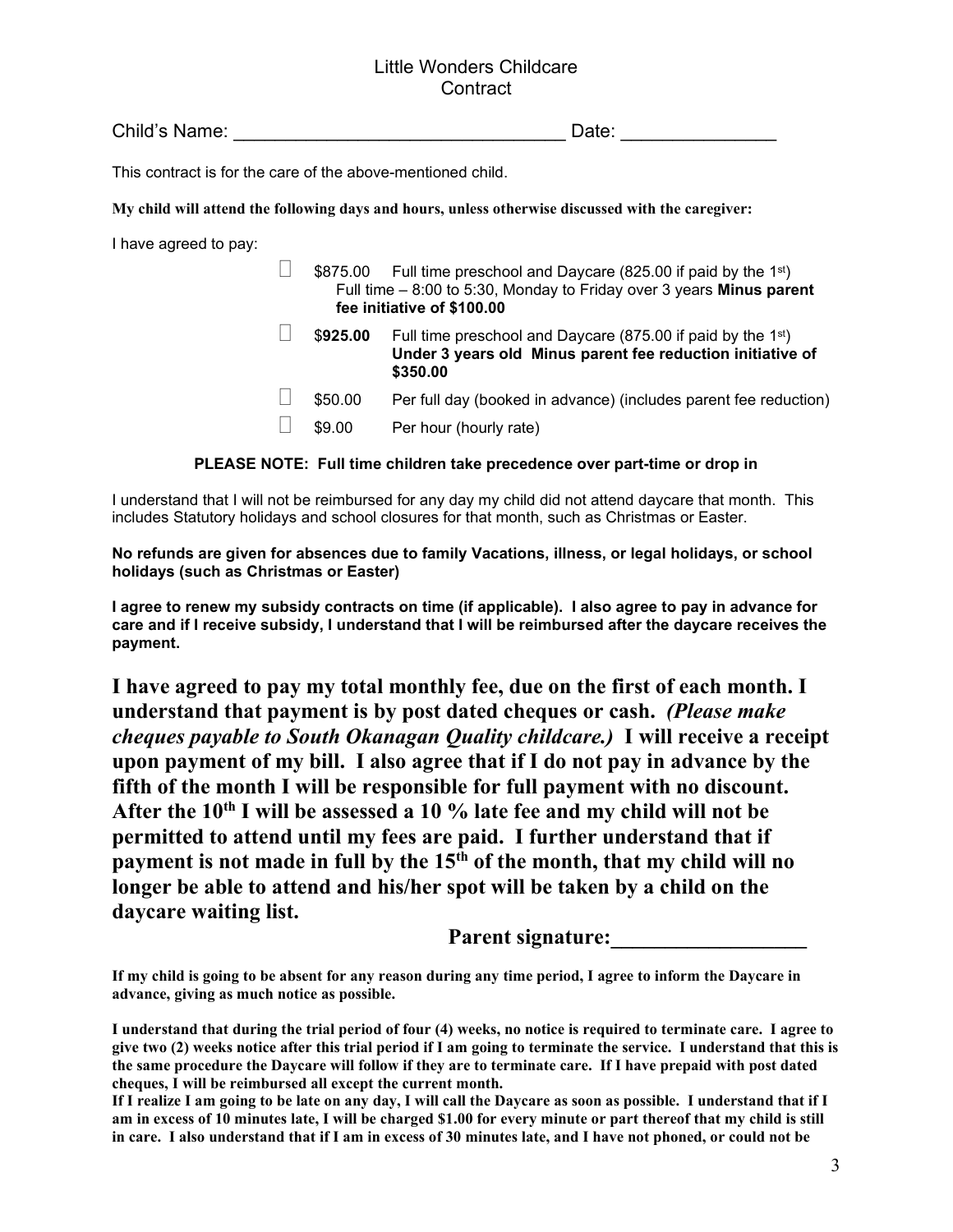**reached by the caregiver, he/she will phone my emergency contacts to come get my child. If they cannot be reached, I understand that the caregiver will phone the Ministry for Children and Families to come pickup my child.**

**I understand that the Daycare cannot allow my child to be sent home in a taxi, or to walk home. I understand that my child MUST be picked up by myself, the staff of Little Wonders or an authorized person who is named on my child's registration form.**

**I understand that if I am under the influence of drugs or alcohol when picking up my child, the caregiver will offer to phone a taxi or find a designated driver to get the child and myself home safely. If I refuse, and insist on driving home, I understand that the caregiver is legally responsible to phone the local police and report my license plate number, direction of travel and also phone the Ministry for Children and Families. If an authorized pickup person is under the influence when coming to pick up my child, I understand that the caregiver will phone me and ask that I come pick up my child.**

**I understand that when I am dropping my child off, I am to be on time. If I am going to be late, I will call the Daycare to let them know. I understand that this is because the Daycare may have an activity or an outing planned for this day, and if I am late, it will inconvenience the Daycare and other children.**

**I understand that The Seven day Adventist school is a non-smoking premise. All cigarettes must be put out before entering the School property.**

I agree not to send my child to Daycare when he/she has anything contagious, other than a minor cold, until he/she has been on antibiotics for at least 24 hours. I also will not send him/her when he/she has had a fever, diarrhea, or has thrown up within the last 24 hours. I understand that I need to contact Little Wonders as soon as possible if this happens and my child is supposed to be attending within the 24 hour time span. I will also inform Little Wonders if he/she has come in contact with a communicable disease.

In case of emergency, such as a reportable accident or illness, I authorize Little Wonders to contact my child's doctor and/or ambulance, if necessary, if I cannot be reached immediately. I will accept responsibility for the ambulance expense.

**I understand that if my child receives an injury that requires medical attention, either during or after Daycare hours, the caregiver must complete and submit an Incident Report to the licensing officer. Therefore, I must contact the Daycare even if my child requires medical attention after Daycare from an injury that occurred that day while in care.**

I authorize Little Wonders to administer to my child, if I have signed the agreement, ONLY medication as prescribed by my child's physician or myself, and provided in the original container. \*\*During Covid NO MEDICATIONS will be administered except on going (puffer for asthma for example). If your child is sick enough for medication they are too sick to attend.

I give permission for my child to participate in spontaneous walks, trips to the park and/or library with the Daycare. I understand that if the caregiver is out with the children, there will be a sign on the door, and I may contact the caregiver on the program cell phone to find out where they are. If other outings are planned, such as field trips, a consent form will be provided by the caregiver for me to sign. I agree to make sure my child is dressed appropriately for the weather and/or field trips.

\_\_\_\_\_\_\_\_\_\_\_\_\_\_\_\_\_\_\_\_\_\_\_\_\_\_\_\_\_\_\_\_ \_\_\_\_\_\_\_\_\_\_\_\_\_\_\_\_

**I understand my child must be in the process of being potty trained, and nearing completion before attending Little Wonders Daycare and will send extra clothes and pull ups if needed.**

**I have read and agree to this information, as well as the information in the Parent** 

**Handbook. I will notify the caregiver immediately if there are to be any changes.**

(Parent Signature) (Date)